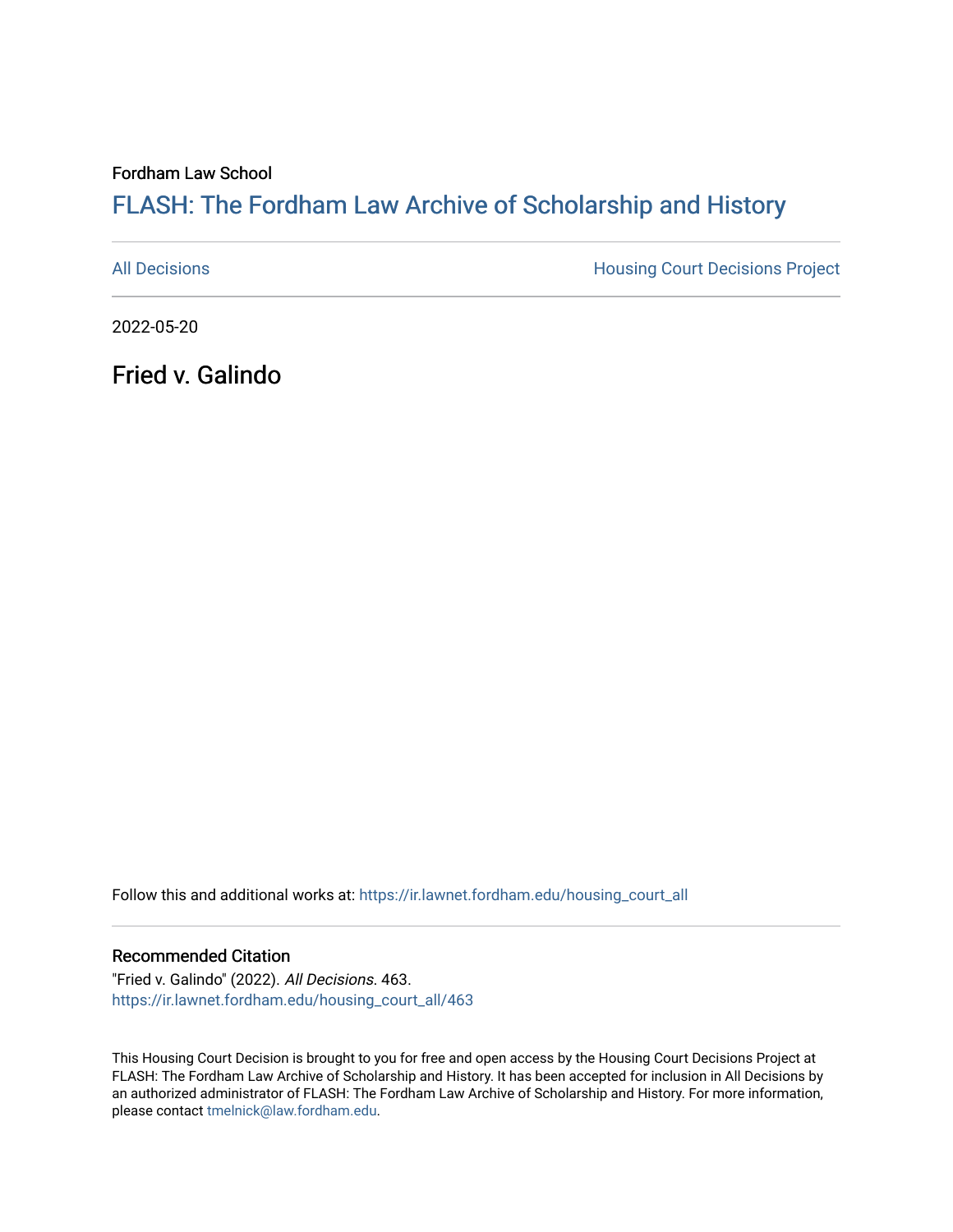[\*1]

Fried v Galindo 2022 NY Slip Op 50452(U) Decided on May 20, 2022 Appellate Term, Second Department Published by New York State Law Reporting Bureau pursuant to Judiciary Law § 431. This opinion is uncorrected and will not be published in the printed Official Reports.

#### Decided on May 20, 2022 SUPREME COURT, APPELLATE TERM, SECOND DEPARTMENT, 2d, 11th and 13th JUDICIAL DISTRICTS

## PRESENT: : THOMAS P. ALIOTTA, P.J., MICHELLE WESTON, CHEREÉ A. BUGGS, JJ 2019-1496 K C

## Joel Fried, Appellant,

#### against

# Carmen Galindo, Respondent, et al., Undertenants.

Wenig Saltiel, LLP (Dan M. Blumenthal of counsel), for appellant. Communities Resist (Adam Meyers of counsel), for respondent.

Appeal from an order of the Civil Court of the City of New York, Kings County (David A. Harris, J.), dated July 31, 2019. The order granted tenant's motion to dismiss the petition in a holdover summary proceeding.

ORDERED that the order is reversed, without costs, tenant's motion to dismiss the petition is denied, the petition is reinstated, and the matter is remitted to the Civil Court for further proceedings.

Landlord commenced this owner's use holdover proceeding against tenant to recover one of two remaining occupied apartments in a six-unit building as part of a plan to gain possession of all the apartments in order to create a single-family home for landlord's family. [FN1] During the pendency of this proceeding, the Housing Stability and Tenant Protection Act of 2019 (HSTPA) was enacted, which included changes to the owner's use regulations.